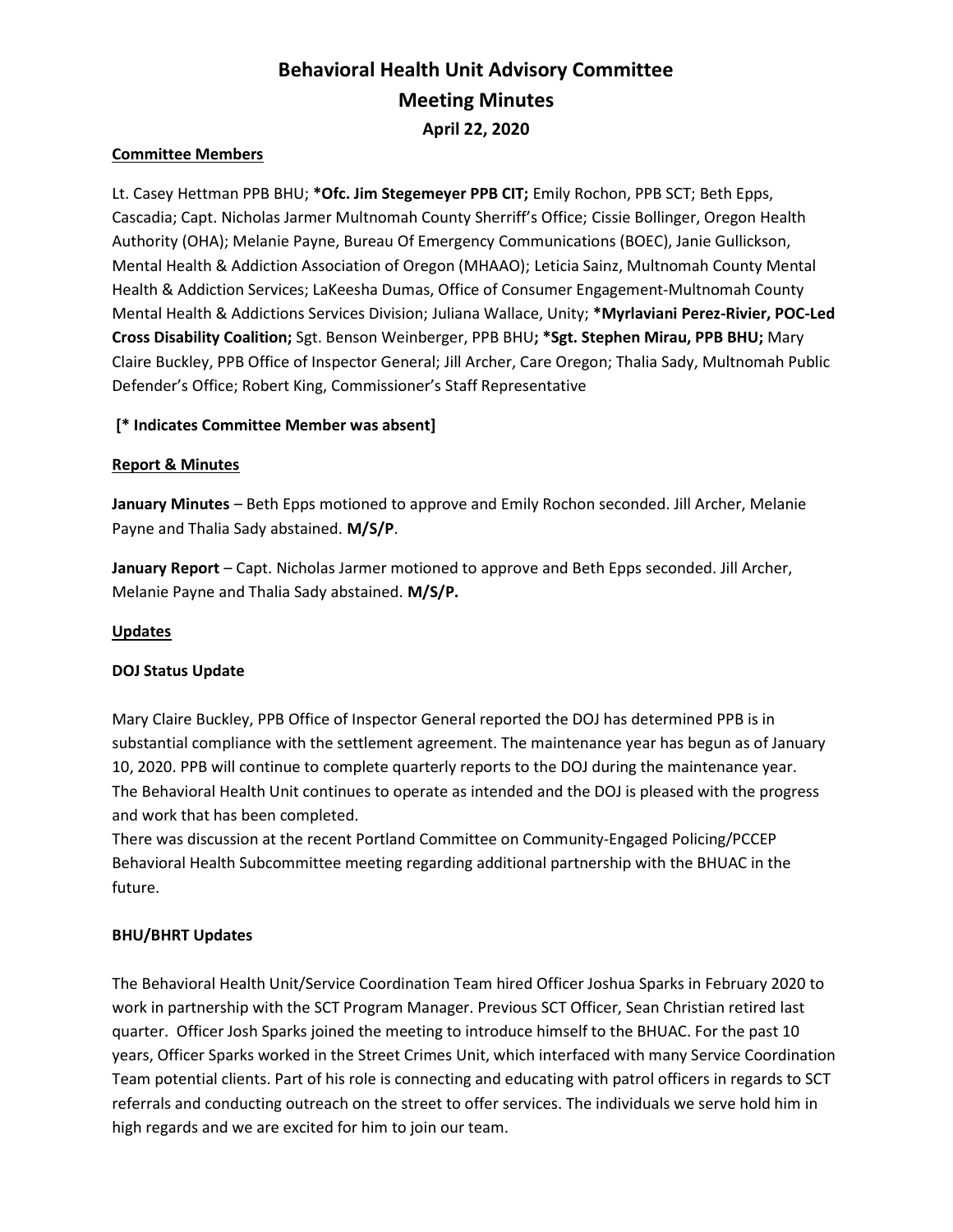# BHUAC Updates

New Committee members were introduced –Jill Archer – Care Oregon , Robert King with the Commissioner's Office and Thalia Sady with Multnomah Public Defender's Office.

# **Presentations**

# BHU Data Report

BHU Data Report was presented by BHU Analyst Frank Silva who gave an overview of the key factors taken into consideration when analyzing the four layers of PPB's mental health response.

These four layers consist of (1.) Patrol Officers, (2.) Enhanced Crisis Intervention Team (ECIT), (3.) Behavioral Health Response Teams (BHRT), (4.) Service Coordination Team (SCT) Emily Rochon & Josh Sparks and their associated multi-level team.

BHU created the data systems based on PPB/BHU specific needs. This process and design was innovated from within out of necessity because there are not many (if any) other jurisdictions in the nation that do this.

PPB data shows us that:

Approximately 1,000 Police Officer/Director's Custodies per year.

Approximately 250 attempted Suicide & Suicide calls annually with 100 per year resulting in a completed suicide.

Approximately 1,570 Suicide related calls per year.

Approximately 6-8% of PPB calls have a mental health component annually. This may feel higher depending on who you speak with about this based on anecdotal reports and direct involvement. There was discussion regarding overlap of substance abuse vs. mental health calls and how to tease out the difference but at present there is no control for this.

Reviewed over ECIT Officers – 161 Officers completed specialized crisis training and 131 or 80% are operational. Other jurisdictions nationwide are modeling PPB's BHU program.

PPB receives approximately 200 ECIT calls per month. Since the BOEC update in 2018 it has increased to 323.6 per month. This increase is not necessarily reflective of an actual increase, rather, it stems from different criteria for determining the call type received. Calls for service per PPB precinct coordinate with ECIT placements.

Certain criteria must be met for an ECIT officer to be dispatched to the call:

There must be a mental health component *and one of the following:* request of a citizen, request of the responding patrol officer, subject is threatening or attempting suicide, the subject is violent, the subject has a weapon, the subject's behavior is escalating the risk of harm to self or others or the crisis call is at a designated mental health facility.

Why are ECIT calls not getting as many ECIT Officers going to calls? Because the patrol officers are able to handle it with their mandated training. The ECIT Officers are able to also guide over the phone as

Page 2 of 4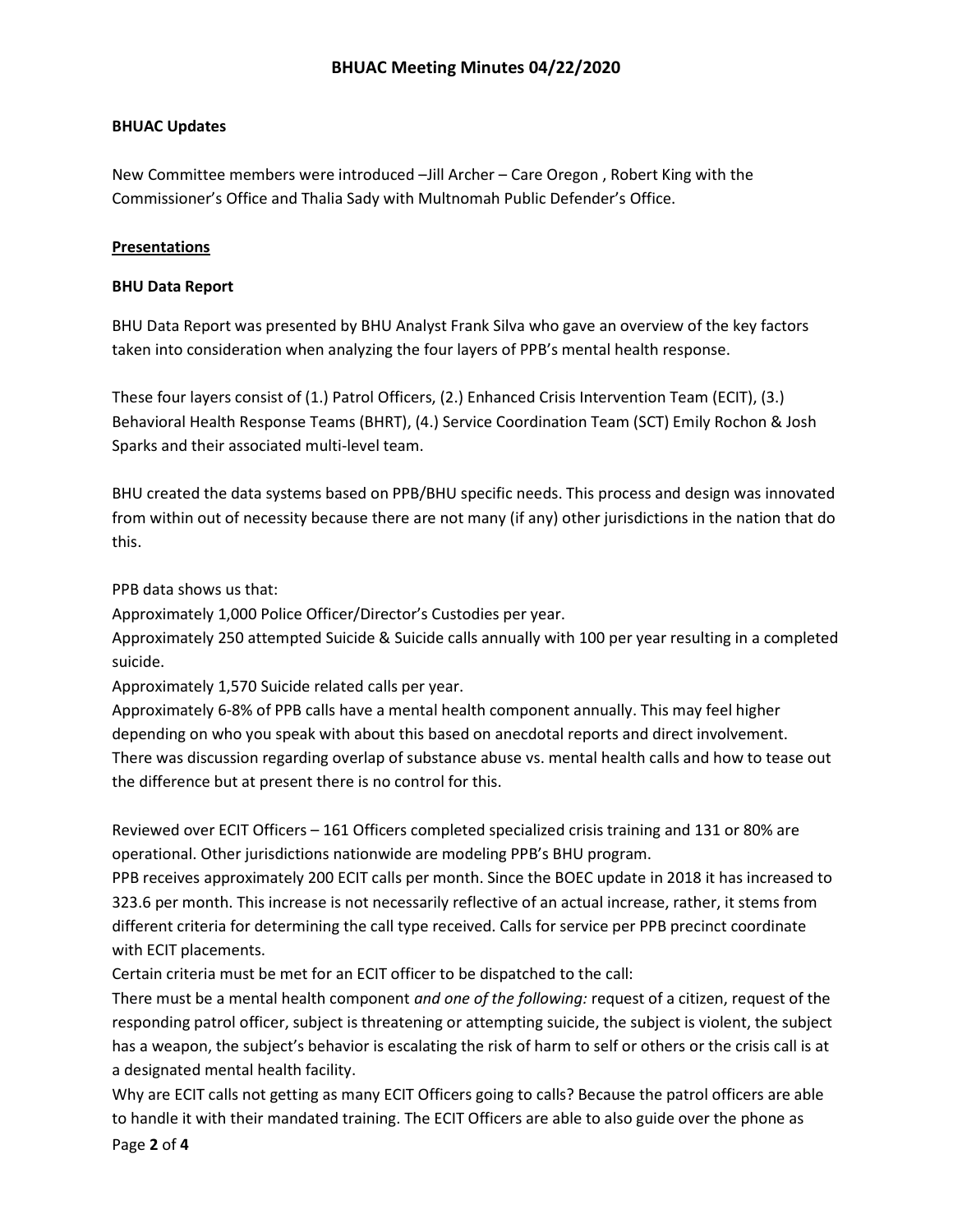# BHUAC Meeting Minutes 04/22/2020

needed instead of actually having to go to the call. Many times this is all that is needed to deescalate the situation for the call. This is reflective of positive gains with this system and training in place for PPB.

# Reviewed BHU Data Outcomes -

On average individuals are on a BHRT caseload for approximately 30 days at a time. Why individuals are typically referred to a BHRT team? Frequent contacts and escalating behavior are the two highest, with each accounting for about 30% per category. Why are individuals not assigned? Infrequent contacts make up about 36% of referrals. This information is shared with the Multnomah County Crisis line should they need it for reference. Is victimization with this community being reduced as a result? BHU is tracking this as well.

Review of Behavioral Health Response Team (BHRT) Outcomes – It appears that BHRT intervention is associated with reduced arrests/custodies for the following year. In the absence of a more sophisticated evaluation design (with control groups), the findings are suggestive of a positive impact. As of now, the system is working as intended in providing secondary services to persons with mental illness.

## **Discussion**

# Finalize BHUAC Community Engagement Plan (needs vote)

The committee reviewed the BHUAC Community Engagement Plan, using the language from the response letter to the Mental Health Alliance (MHA) in regards to the request to open BHUAC to the public (see previous notes).The purpose of the plan is to be more transparent to the public of the work being accomplished within the committee.

Lt. Casey Hettman will create a formal document for the committee to review prior to the next BHUAC meeting. The committee will provide additional edits and will hold a vote on the final plan. The Community Engagement Plan will be reviewed on an annual basis.

Question from committee member: Has there been a response from MHA after receiving the letter from BHUAC? MHA has received the letter, but has not responded as of this date.

## BHUAC goals for 2020 and topics of interest and areas of training

BHUAC will create a presentation for the Portland Committee on Community-Engaged Policing (PCCEP) to convey the work of the BHUAC.

Continued discussion of this topic will be a priority in the next BHUAC meeting.

# COVID19 Updates - BHU

To ensure proper safety for all staff, BHU has implemented social distancing guidelines within the office space. The Behavioral Health Response Team clinicians are working remotely, but available in the field when necessary. Other non-essential staff are also working remotely. BHU